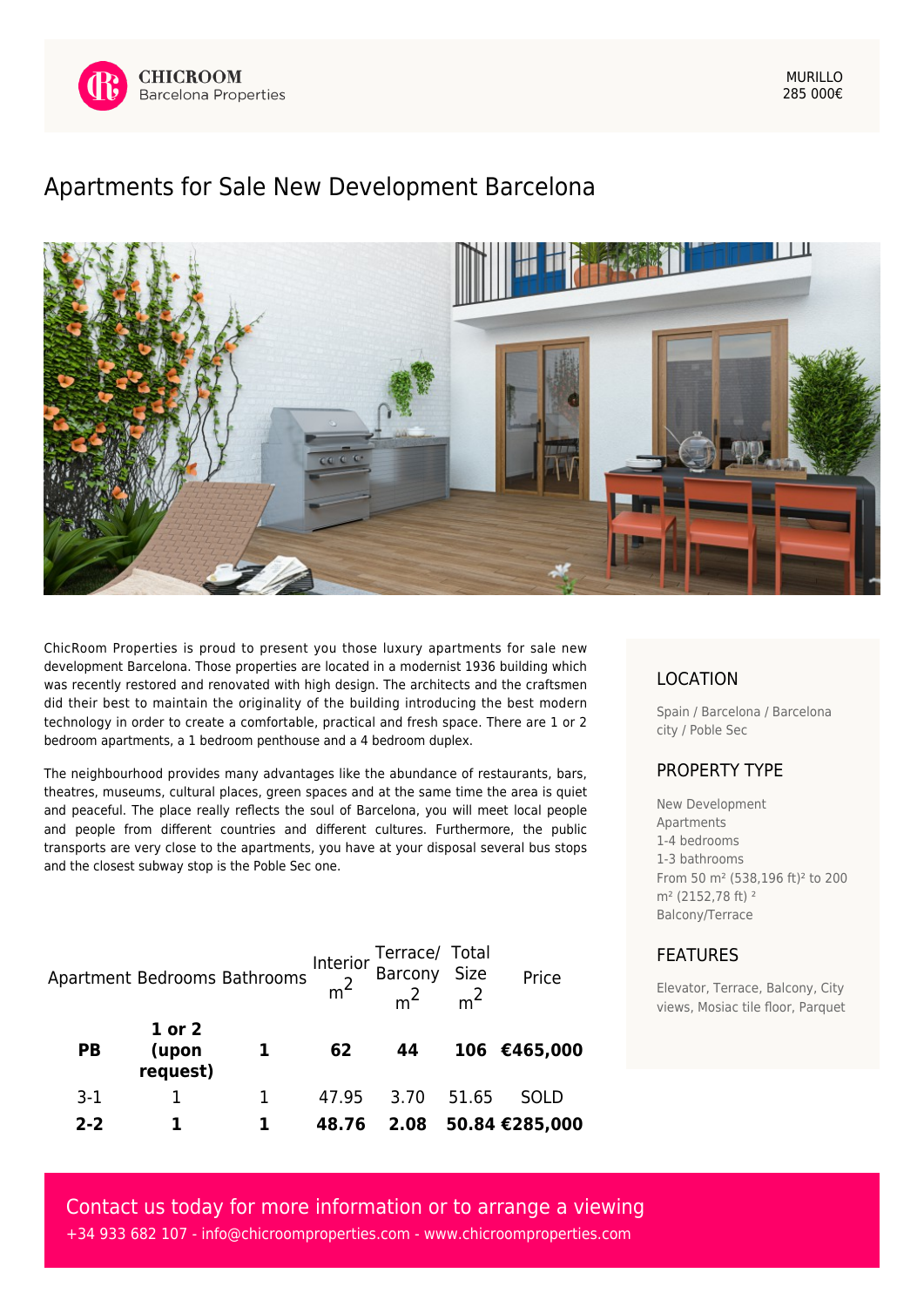

| $2 - 1$ | $\sim$ 1. |                         |  | 1 47.95 3.70 51.65 $\text{\textsterling}285,000$ |
|---------|-----------|-------------------------|--|--------------------------------------------------|
| 4-1 1   |           | 1 47.95 3.70 51.65 SOLD |  |                                                  |

**[See more information about this property on our website.](https://www.chicroomproperties.com/en/property/535/apartments-for-sale-new-development-barcelona/)**

Contact us today for more information or to arrange a viewing +34 933 682 107 - [info@chicroomproperties.com](mailto:info@chicroomproperties.com) - [www.chicroomproperties.com](http://www.chicroomproperties.com)